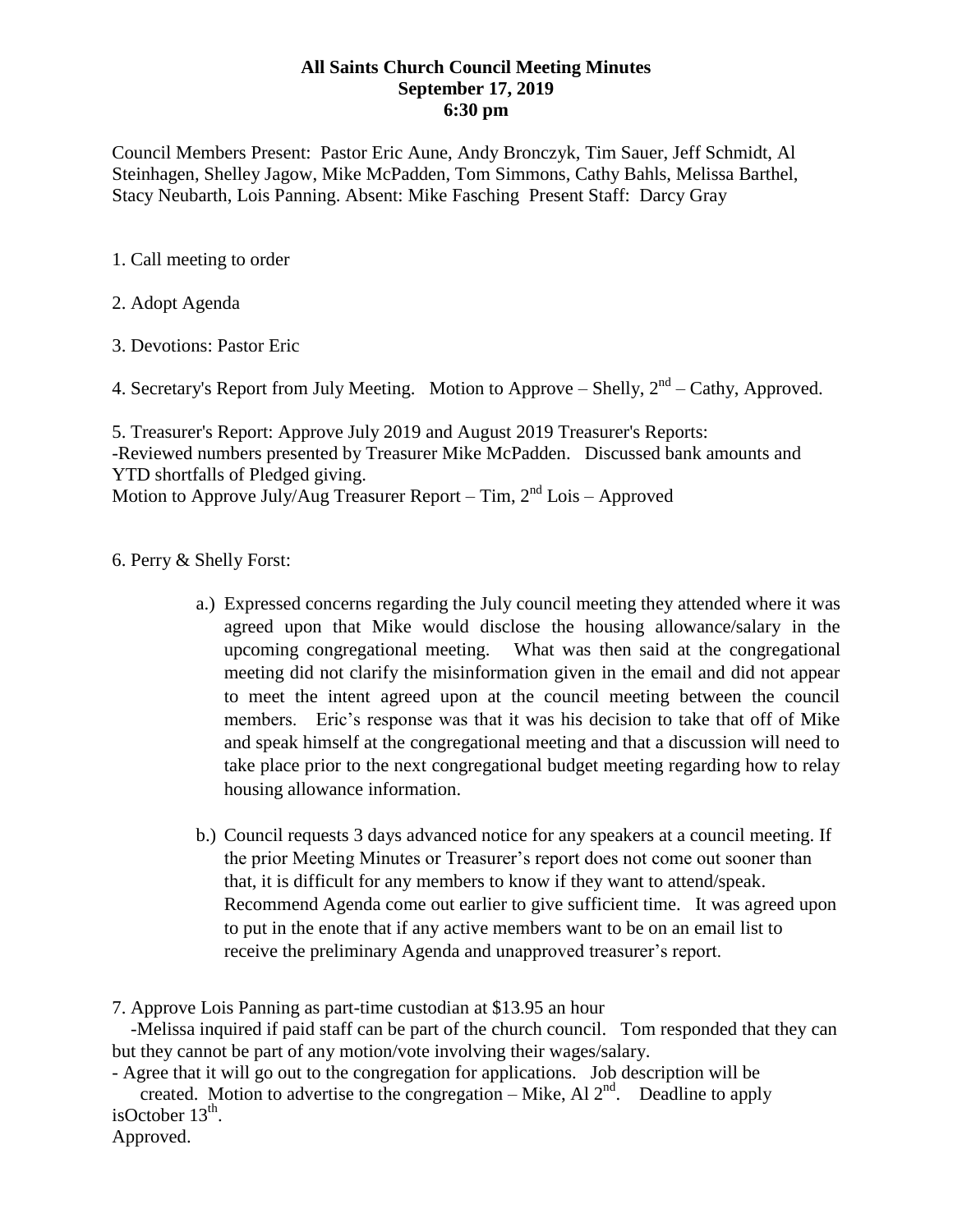8. Approve Ministry Site Profile for Associate Pastor

- Call Team worked really hard on this. If approved tonight, submitted to ELCA who will send to Synod, then sent to Bishop who will come out and meet with us and get a feel of our needs. After that, begin to work with her staff to submit names.

Motion to Approve Site Profile/Job Description – Al,  $2<sup>nd</sup>$  Cathy. – Approved.

9. Ministry Team Reports:

- a. Faith Formation and Fellowship Ministry Team (Learning, Youth and Family)
- b. Worship, prayer and TechnologyMinistry Team (Worship and Technology)
- c. Gratitude, Generosity and Outreach (Gratitude and Generosity, and Witness)
- d. Building and Grounds

Assigned Teams/Members:

Cathy = Worship/Tech, Faith/Fellowship and Gratitude/Outreach Stacy = Gratitude/Outreach Lois = Gratitude/Outreach and Faith/Fellowship  $Melissa = Faith/Fellowship$ Jeff = Building/Grounds Mike F. = Building/Grounds and Gratitude/Outreach Tim = Worship/Tech Andy = Faith/Fellowship  $Shelley = G&G, Worship/Techn$ Mike  $M = G \& G$  $Al = Faith/Fellowship$ Tom = Worship/Tech

10. Ministry In Action Reports:

Sunday School Registrations: 9 a.m. 63; 10:15 am 24 WOW Registrations: 34 Confirmation Registrations: 52 Rally Sunday Carnival was postponed to 9/15/19 because of inclement weather

## 11. Old Business

a.) Discuss allocation of the Ministry fund. Current budget has \$25,000 for a new Associate Pastor. Proceeding a discussion the following was agreed upon:

- \$2,500 for the next 8 months to be put into the New Associate Pastor fund no matter the financial state of the M&M. This fund cannot be touched and the allocation begins now.

Motion,  $2<sup>nd</sup>$  and Approved.